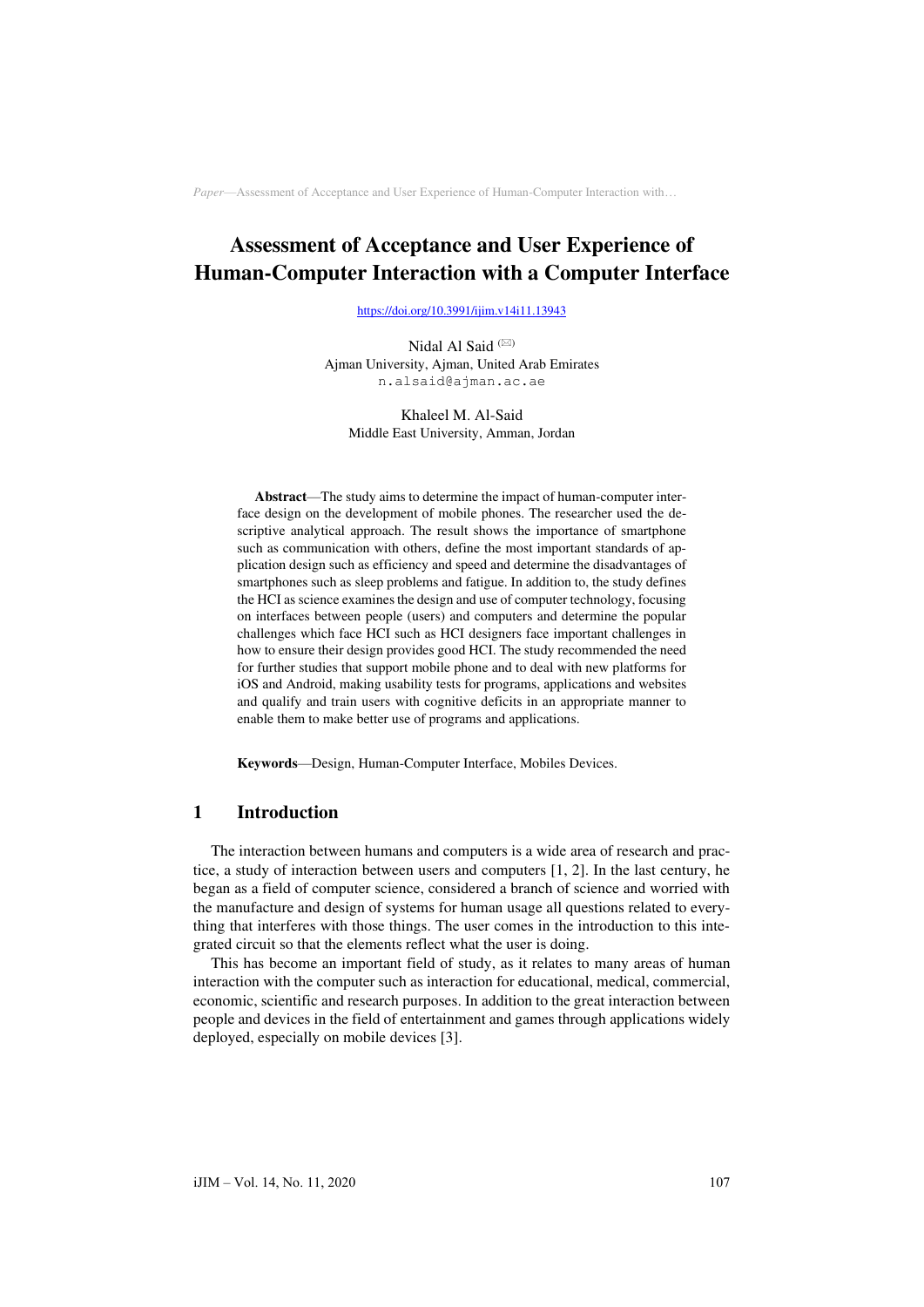Mobile technology has grown tremendously in the interaction between humans and computers because it has become a major part of our daily life. The availability of (highresolution screens) makes hardware extremely useful. However, an individual's ability to utilize these devices acting a key part when it respects to software design that achieve the human-computer communication with mobile devices. To achieve ease of usage in UI of the system, and it is indispensable to confirm the quality of usage through the improvement process [4].

The problem of study is determined by the use of mobile devices in different castigations, like medicine, teaching, and sociology. Therefore, it is essential to focus primarily about how the user interaction with the mobile device. Due to the emergence of new versions of products due to the increasing need for users and ease of use. Where users are looking for new ways to develop mobile performance based on consumer desires and the ability to interact with a mobile device. The importance of the study is shown by contributing to the development of the skills and expertise of designers who are working to develop their skills through the creation of new mobile devices or development on previous devices. Smartphone applications also perform many transactions such as paying electricity bills, using maps to get a location where you want to go.

# **2 Literature Review**

The subject of human-computer interaction is one of the broad areas of study and exercise. It developed as a beginning in the primary 1980s, where it began as a field of specialization in information technology, including mental science and engineering of human feature, and quickly extended to attract experts from other disciplines. And concepts. As a result of the integration of many different concepts and trends, human and computer interaction gave a significant model of the probability of merge various methods into a dynamic and creative intelligent method in human-centered information. Where it facilitates the integration of different models to form a product model.

The evolution of human interaction with the computer after the emergence of personal computers, and became a large number of computer users, as a result of containing personal programs (interactive games, editing texts) and some platforms (operating systems, programming languages). In the late 1970s, the Knowledge Science Project was launched with the aim of clarifying systematic and scientific applications. At that time, PC demonstrated its need for hi ci, where he introduced human cognitive science and skills to meet these needs by combining science and engineering [5].

Human Processor method was a primary mental engineering method designed to support designer's implementation the rules from mental psychology.

HCI is realize as the survey of interpersonal relationship with the laptop systems and the applications them usage every day. This can range from using a PDA to downloading information about the HCI module that you may study as part of your undergraduate education, to update the credit balance on your mobile phone [6]. And It is defined as "a specialty interested with designing, testing and application of interacting methods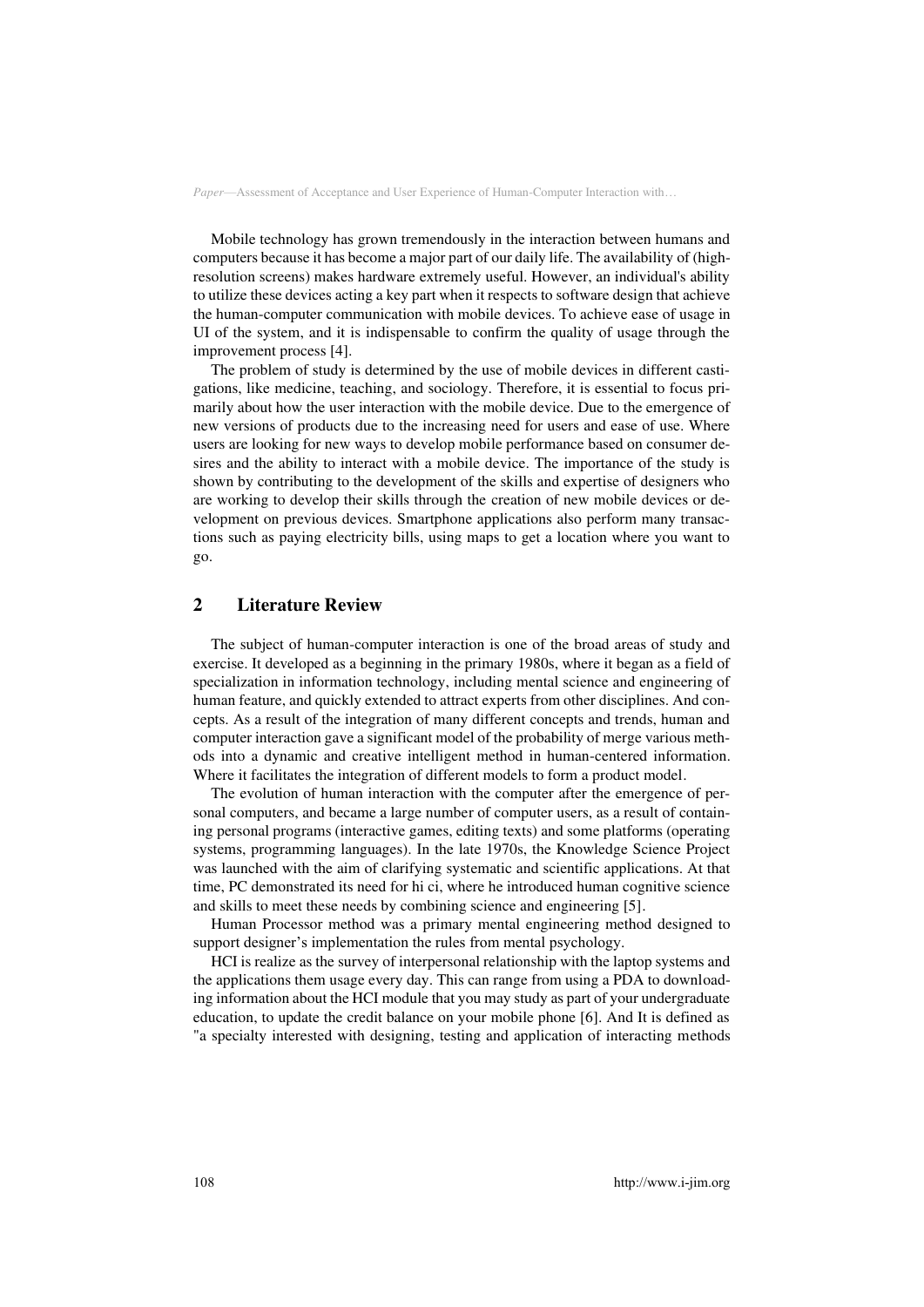used by man and related phenomena. It is the study of the interactive the user with the software and hardware computer systems [7].

The objectives Of HCI are as follows [7]:

- **Security**: Keeping the user against dangerous cases and unwanted states.
- **Users**: Workers must react with computer-based models remotely medicinal tools in intensive care unit (ICU).
- **Data**: Deny the user from creating dangerous mistakes via decrease danger of activating incorrect keys/buttons. Equipping user with wherewithal of improving mistakes. Guarantee privacy (keep individual information like behaviors and address)  $\&$ safety (keep critical information like passwords, the numbers of VISA card).
- **Efficiency**: Attention to the ability of the user to achieve a wanted aim or to carry out work.

By reviewing HCI project rules, six project rules were recognized, such as: recoverability; knowledge; reliability; substitutivity; taskmigratability; and perceptual ergonomics [8].

- 1. **Recoverability**: Where the user can recover from a common error. It includes two kinds of mistake retrieval (forward and backward). In forward retrieval: the user's ability to deny the mistake; in the back-to-back: the user's ability to reverse the error.
- 2. **Knowledge**: Contributes to determining the user's knowledge of the model and matches the suitable or specific method to use the model.
- 3. **Reliability**: How the user handles or how to complete tasks in like states. And how the user addresses the input and output facilities of the system.
- 4. **Substitutivity**: Provides the user with an option or alternative to performing a task by selecting any of the available options.
- 5. **Taskmigratability**: Allows the system to perform the task that a user can perform. Where the user transmissions several tasks to the system.
- 6. **Perceptual ergonomics**: The system can identify human opinions. The interface must have a control feature for how the user knows objects.

## **2.1 Implications of HCI for science, practice, and epistemology**

The evolving method of integrating study and exercise is the generality significant achievement of HCI. The method was shown to be a mutual link between mental science and mental engineering. Ethnographic methods were subsequently directed to human activity, including design, technology development and customization activities. The model now includes extensive design and research practices, such as user experience and environmental sustainability. While HCI was constantly spoken as a design knowledge or as a guiding guide for creators, this was initially explained with HCI study and design as discrete contribution areas of expert experience [9].

The designers of the HCI public were welcomed in phase to support redesign it as a design system. It was aspect of this conversion, doing creating design specialties and problems that did not exist before. Like, the design of user experience and interface was not bringing in into HCI, but was between the first transfers of HCI to the world of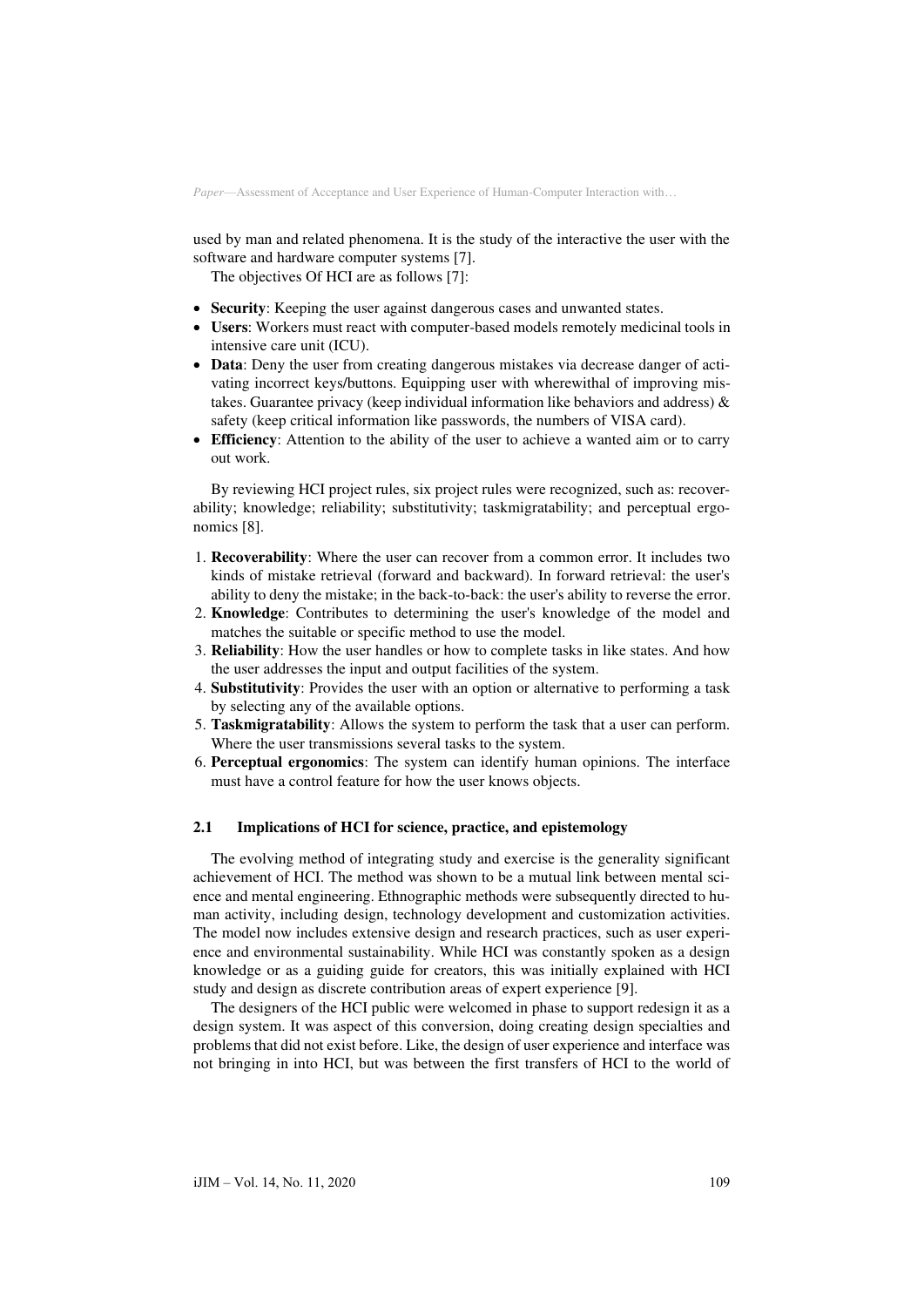design. Correspondingly, the examination of productive strains among imagination and logical reasoning in design requires a design area such as HCI where designs need to have interior logic, can be methodically calculated and preserved, and concurrently evokes novel knowledges and ideas. During the improvement of HCI, methodical and cognitive reviews have been intentionally adopted through a domain, via any measure, which manage intelligently and virtually. The effect has been a progressively mobile and difficult area that has continual to be more successful. This example contrasts with Cohen's view on how intelligent tasks evolve by models that are finally dropped. Thus, the continued achievement of the HCI public in touching its forward-looking task has deep effects, not only on human-centered informatics but also on knowledge theory as a whole [10].

Smartphones and their applications are among the most widely used technology tools in the society and play a vital and important role in our daily lives. The most important features used to classify smart phones and their applications are the operating system in which they operate and their applications. Smart phones and their applications rely on technology companies and their applications, Apple and Google.

The Smartphone is a mobile phone that provides more progressive computing and communication capabilities than regular mobile phones. Smart mobile phones and regular mobile phones may be a mobile phone-based mobile phone, a telecommunications service, but mobile phones Allows users to download programs, smart phones enable the user to download and use more complex applications than ordinary mobile phones [11].

Apps for mobile phones can be defined as: software designed to run smartphones or taplets. They are widely distributed in the community and play an important role in our daily lives, enabling the user to carry out his daily tasks as if on his personal computer such as browsing and using personal e-mail. These applications are available on smart phone application stores such as Google Play Store, Apple Store and others, and the development of smart phone applications and their design depends on the type of device itself [12].

Competitors compete for operating systems for smart phones, and vary from one company to another, but agree with each other to compete to meet the user's needs and needs and work on the development and ease of use. "Smartphone is a group of guidelines and directives that work with each other to manage the phone and its different components like the screen, the CPU, camera, or in other words is the relation among devices components and software applications that allow the user to accept benefit of the phone, As when we select an operating system what will determine the applications, games, screen interface and each thing internal the phone [13].

#### **2.2 Some of the operating systems are smart phone applications**

The operating system consists of the program responsible for controlling and supporting the mobile device (Table 1).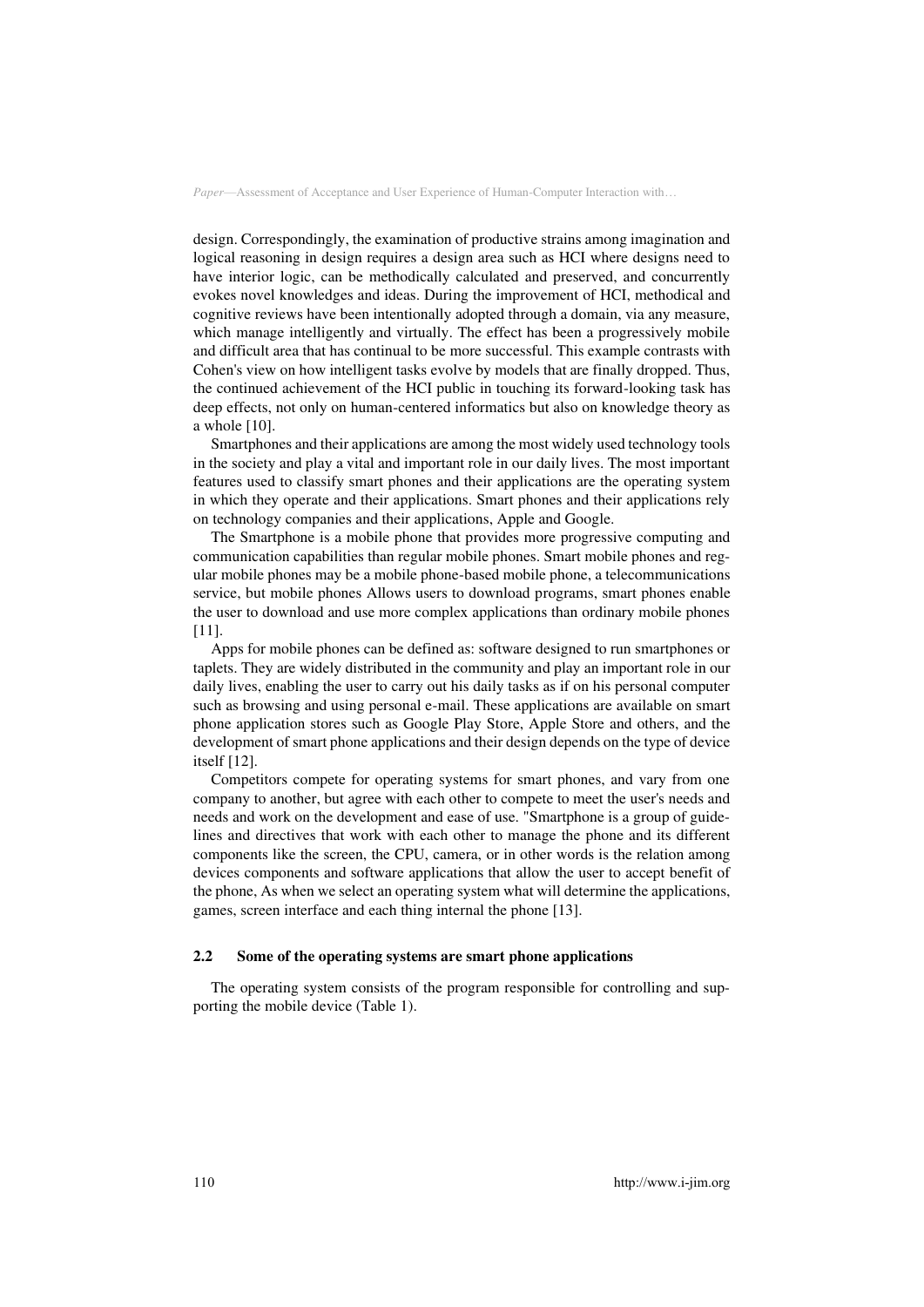| Vendor    | <b>Platform</b>        | <b>Programming</b><br>language | <b>Improvement Environment</b>          | Application<br><b>Store</b>   |
|-----------|------------------------|--------------------------------|-----------------------------------------|-------------------------------|
| Google    | Android                | Java                           | Eclipse /Android/Studio/ Intellij/ IDEA | Google Play                   |
| Apple     | Ios                    | Objective $-C$                 | Xcode                                   | App Store                     |
| Microsoft | Windows phone $C#/C++$ |                                | Visual Studio                           | Windows<br><b>Phone Store</b> |

**Table 1.** Comparison between the three major mobile platforms.

IOS phones are owned by Apple and are examples of a smart phone for iPhone.

• **IOS**: Is an Apple smartphone operating system for its owner, Jobs Steve, and has pioneered the manufacture and design of computer programs in addition to other electronics such as Ipad, IPhone, Apple TV, all of which are touch-enabled and subject to constant updates, Apple Store [14].

Android phones owned by Google Inc. google Examples of its smartphones Samsung Samsung phones.

- **Android**: Is an operating system for Google, which supports many smart phones produced by different companies such as: Samsung and HTC, which is an open source system, has been produced by Google in 0223, meaning Android in human form, and subject to constant updates so called Each update has a different name such as Bean Gelly, Marshmello, Lollipop, and the app store is called Play Store [14].
- **Windows Phone**: Is a special portable operating system developed by Microsoft. WP was released in 2010 with new key features, a completely new graphical interface that uses a design language known as Metro, and allows full integration with Microsoft services, such as Windows Live, or third-party services such as Facebook [15].

The development of mobile phone applications faces a number of challenges as follows [16]:

- **The incongruity of hardware utilities:** One of the key challenges in mobile application development is that there are many standards for mobile platforms, and there are many smartphones that have excellent hardware qualifications like the size of screen and storage capability.
- **Heterogeneity of platforms:** Every program utilizes its own programming language and offers various improvement tools for application development. Such as, while Android uses Java, its usages IOS Objective-C, Incompatibility between the platforms, due to the existence of different programming languages, which leads them to rewrite the application of each basic system to increase the effort and time required to market the application. If an iOS application is required, it requirements high-tech skills in Objective-C, and if an Android application is required, it must have Java experience.
- **Recurrent Version Releases:** Android utilize an open source operating system, on the other hand, there segmentation for several version of Android and some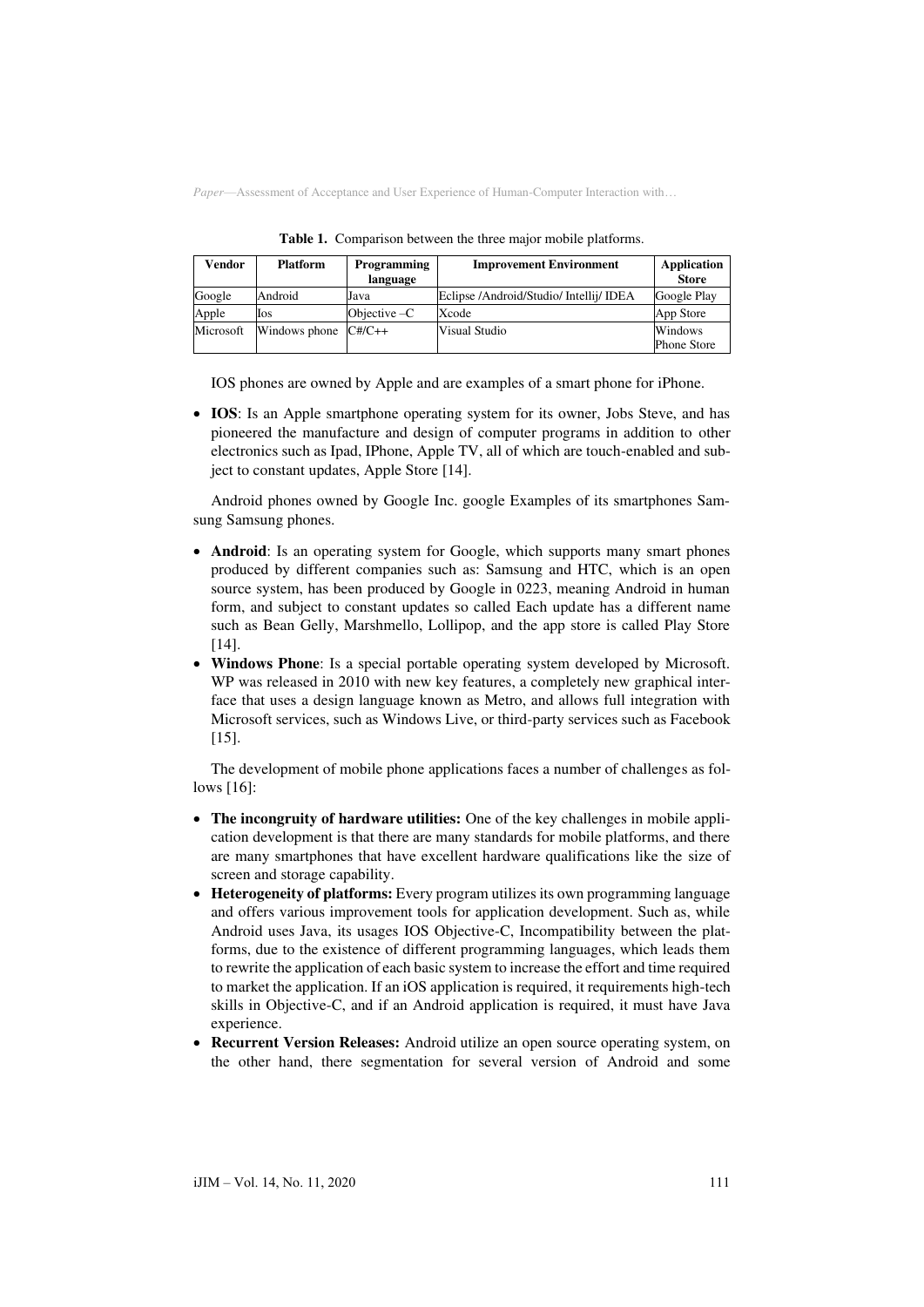industrialists change the source code of the operating system to their hardware specifications. This is causing problems with less transportability from one version to another and more complex to application improvement. Repeated versions of the mobile operating system are another problem. Programmers should study various programming languages and APIs for these split systems and be constantly updated with SDK updates.

Mobile devices vary widely from desktop and laptop computers in terms of [12]:

- 1. Mobile devices run on battery and have less computational power than personal computers.
- 2. It has the ability to detect the location (GPS) and use the camera.
- 3. Users tend to use desktop applications for long sessions, while mobile app users tend to use them frequently, but for short sessions.
- 4. Quick start and response are important features for good mobile applications.
- 5. All of these features can be available in a high-productivity user mobile experience.

Nelson suggests that UI developers must beginning UI models to improve their systems. The overall objective of the patterns is to design a list of solutions to assistance UI designers solve difficult user interface issues.

Software architecture has adopted patterns as a means of facilitating software reuse, where reuse of the software has been extensively studied in previous literature. From checking the nature of the program, in that it demonstrates that the code is extremely monotonous and, in real, more than usual. Evidence has shown that code use again is a popular exercise in software engineering. Large and surprising icons are prone to repetition. Consequently, software use again is a common popular in software engineering [12]:

The neglect of developers in the significance of user interface design is one of the main causes why users renounce the development of mobile applications and personal computer guidance. UI designers have also famous sure design challenge's over and over again by achieving the similar objective as software engineering studies to use again codes. We also look at how to reuse the UI in Android apps in 8 various classes (e.g., Shopping, Social, Finance, Weather, News, Travel, Transport, and Health [17].

# **3 Methodology**

The researcher used the descriptive and statistical approach in this study by studying the previous studies that dealt with the concept of interaction between man and computer and his role in the development of mobile phone and used two questionnaires for both users and developers. User's questionnaire focusses on the importance of smartphones, the standards of applications design and the disadvantages of smartphones (see Appendix 1). The developer's questionnaire focusses on the concept of human  $$ computer interaction, the importance of human – computer interaction, HCI design principles and the challenges facing the development of mobile phone applications. The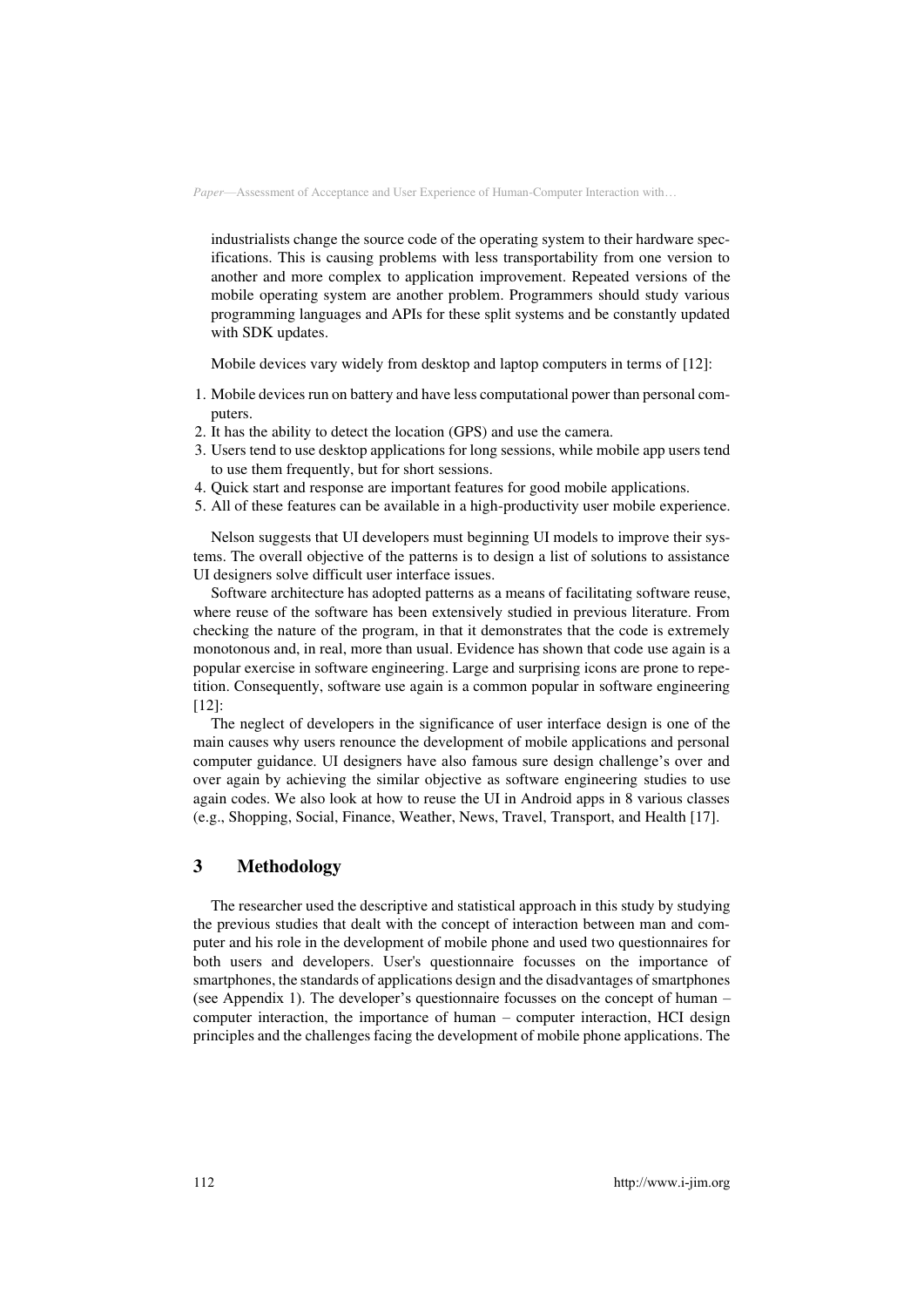results which analyzed by SPSS software, descriptive and frequency test was done for both questionnaires.

# **4 Results and Discussions**

### **4.1 Demographic information of users**

The descriptive analysis shows that out of 150 responses, about 37% were female and 63% were male. In term of user's age, majority 54% of the respondents' age were between (25- 30). In relation to qualification the majority 64% have a bachelor's degree and 16.6% have master degree. In reference to type of smartphone,  $46.4\%$  of responses use IOS phone (IPhone) while 37.1% of them use android phone, about 13.2% of users use window phone whereas 0.7% use blackberry phone and about 2% of user use Symbian phone (Nokia).

#### **4.2 Demographic information of developers**

The descriptive analysis shows that out of 150 responses, 38.5% were female and 57.7% were male. In term of developers' age, majority 46.2% of the respondents' age were between (31-35). In relation to experience the majority 44.2% have (3-5) years. In reference to education level, 61.5% of responses have a bachelor's degree and 28.8% have master degree.

#### **4.3 The importance of smart phones and their applications**

This section focusses on understanding of users about the importance of their phones (Table 2).

|           | users to<br>secure<br>private<br>infor-<br>mation | Smartphology Smartphone Smart Smartphone Allows us-Smartphone Smartphone There are a<br>nes allow s allow users devices<br>to communi-<br>cate with<br>and store   friends and   purpose   applications   cations ac-<br>family from devices<br>anywhere | are<br>multi- | ers to down- point geo- ers to watch | curately | s allow us- ers to pin- s allow us-<br>load many graphic lo- videos and<br>movies | s include<br>advanced<br>systems | lot of com-<br>panies that<br>have pro-<br>duced<br>many smart<br>phones |
|-----------|---------------------------------------------------|----------------------------------------------------------------------------------------------------------------------------------------------------------------------------------------------------------------------------------------------------------|---------------|--------------------------------------|----------|-----------------------------------------------------------------------------------|----------------------------------|--------------------------------------------------------------------------|
| <b>SA</b> | 29.8%                                             | $32\%$                                                                                                                                                                                                                                                   | 55%           | 64%                                  | 44.4     | 52.3%                                                                             | 20.5%                            | 13.2%                                                                    |
| A         | 49.0%                                             | 53.3%                                                                                                                                                                                                                                                    | 37.7%         | 35.7%                                | 42.4     | 40.4%                                                                             | 65.6%                            | 81.5%                                                                    |
|           | 11.9%                                             | $3.6\%$                                                                                                                                                                                                                                                  | 8%            | $\Omega$                             | 8.6      | 5.3%                                                                              | 8.6%                             | 4.6%                                                                     |
| D         | 8.6%                                              | 10.6%                                                                                                                                                                                                                                                    | 7%            | $\Omega$                             | 4.0      | $1.3\%$                                                                           | $2.0\%$                          | $\Omega$                                                                 |
| <b>SD</b> | $\Omega$                                          |                                                                                                                                                                                                                                                          | $\Omega$      | $\Omega$                             | $\Omega$ |                                                                                   |                                  | $\Omega$                                                                 |

**Table 2.** The importance of smart phones and their applications

Key: SA – strongly agree, A – agree, N – neutral, D – disagree, SD – strongly disagree

From the findings in Table 2, 49 % of the users emphasized that smartphones allow users to secure and store private information because they have a phone lock system.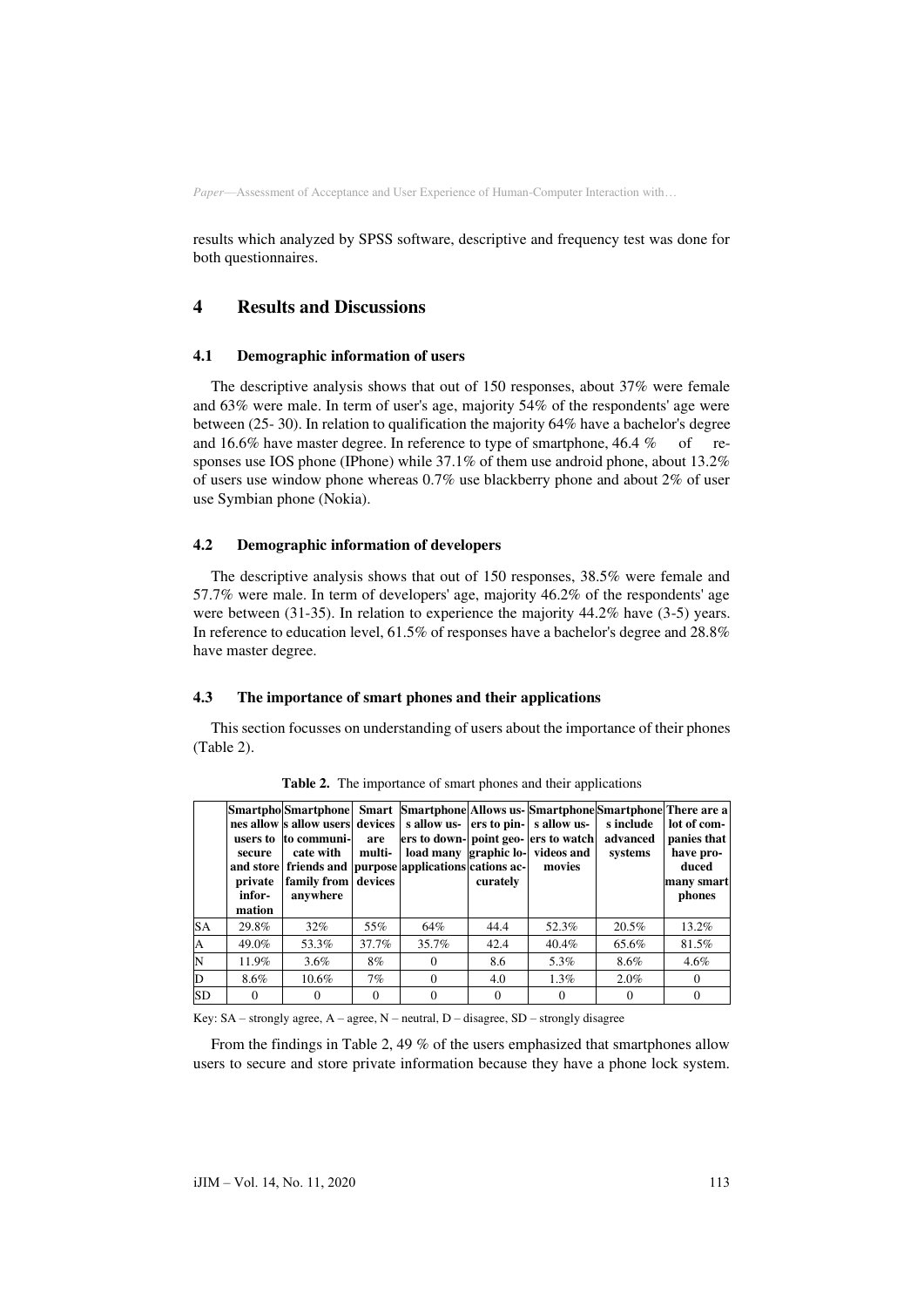Besides, 53.3% of the users noted that the smartphones allow users to communicate with friends and family from anywhere in the world easily by simply connecting to the Internet. Even so 55% of users affirmed that smart devices are multi-purpose devices, in addition to being used as a means of communication used as a means of organization; it contains an address book, a calculator, a calendar, a voice recorder, a calendar of notes, and many other features that govern personal and professional life. About 64% of the respondents agreed that smartphones allow users to download many applications, such as games, health, fitness, image editing, music creation, and many other applications. Besides, 44.4% of the users believe that smartphone allows users to pinpoint geographic locations accurately by locating where they are and learning about routes. However, 53.3% of the users strongly agreed that smartphones allow users to watch videos and movies, listen to music, and let them download games that provide them with entertainment. Likewise, 2% of the respondents disagreed that the smartphones include advanced systems such as Android, ISO and other systems. Similarly, 81.5% of the users affirmed that there are a lot of companies that have produced many smartphones has Samsung, Apple, Huawei and other companies.

#### **4.4 Standards to be considered in the design of smartphone applications**

This section discusses the standards of smartphones applications design which users expected (Table 3).

|              | <b>Efficiency</b> | <b>Innovation</b> | <b>Speed</b> | The availabil-<br>ity of the<br>standard of<br>excellence and<br>innovation | <b>Waiting is</b><br>one of the<br>negative<br>factors | <b>Smartphone</b><br>applications<br>to use | <b>Smartphone</b><br>application de-<br>should be easy sign companies<br>test the appli-<br>cation initially<br>on a select<br>group of users<br>before launch-<br>ing it on the<br>market |
|--------------|-------------------|-------------------|--------------|-----------------------------------------------------------------------------|--------------------------------------------------------|---------------------------------------------|--------------------------------------------------------------------------------------------------------------------------------------------------------------------------------------------|
| <b>SA</b>    | 22.5%             | 24.5%             | 35.1%        | 37.7%                                                                       | 17.9%                                                  | 25.2%                                       | 29.8%                                                                                                                                                                                      |
| $\mathbf{A}$ | 49.0%             | 47.7%             | 45.0%        | 48.3%                                                                       | 58.9%                                                  | 53.0%                                       | 46.4%                                                                                                                                                                                      |
| N            | 17.9%             | 17.2%             | 5.3%         | $6.0\%$                                                                     | 12.6%                                                  | 7.9%                                        | 11.3%                                                                                                                                                                                      |
| D            | 9.9%              | $9.9\%$           | 10.6%        | 4.6%                                                                        | $9.9\%$                                                | 10.6%                                       | 8.6%                                                                                                                                                                                       |
| SD           | $\Omega$          | $\Omega$          |              | 2.6%                                                                        | $\Omega$                                               | 2.6%                                        | 3.3%                                                                                                                                                                                       |

**Table 3.** Standards to be considered in the design of smartphone applications

Key:  $SA$  – strongly agree,  $A$  – agree,  $N$  – neutral,  $D$  – disagree,  $SD$  – strongly disagree

From the findings in Table 3, it is evident that 49% of the users believe that the efficiency is very important because the user is looking for a systematic and accurate application in the data display in line with the development of the fourth generation of smart phones. Even so, 24.5% of the users strongly agreed that the smartphones should have innovation in its design because the user is always looking for everything that is new to escape the boredom of repetition and similarity that prevails in most smart phone applications. In addition, 45% of the response affirmed that speed is one of standard of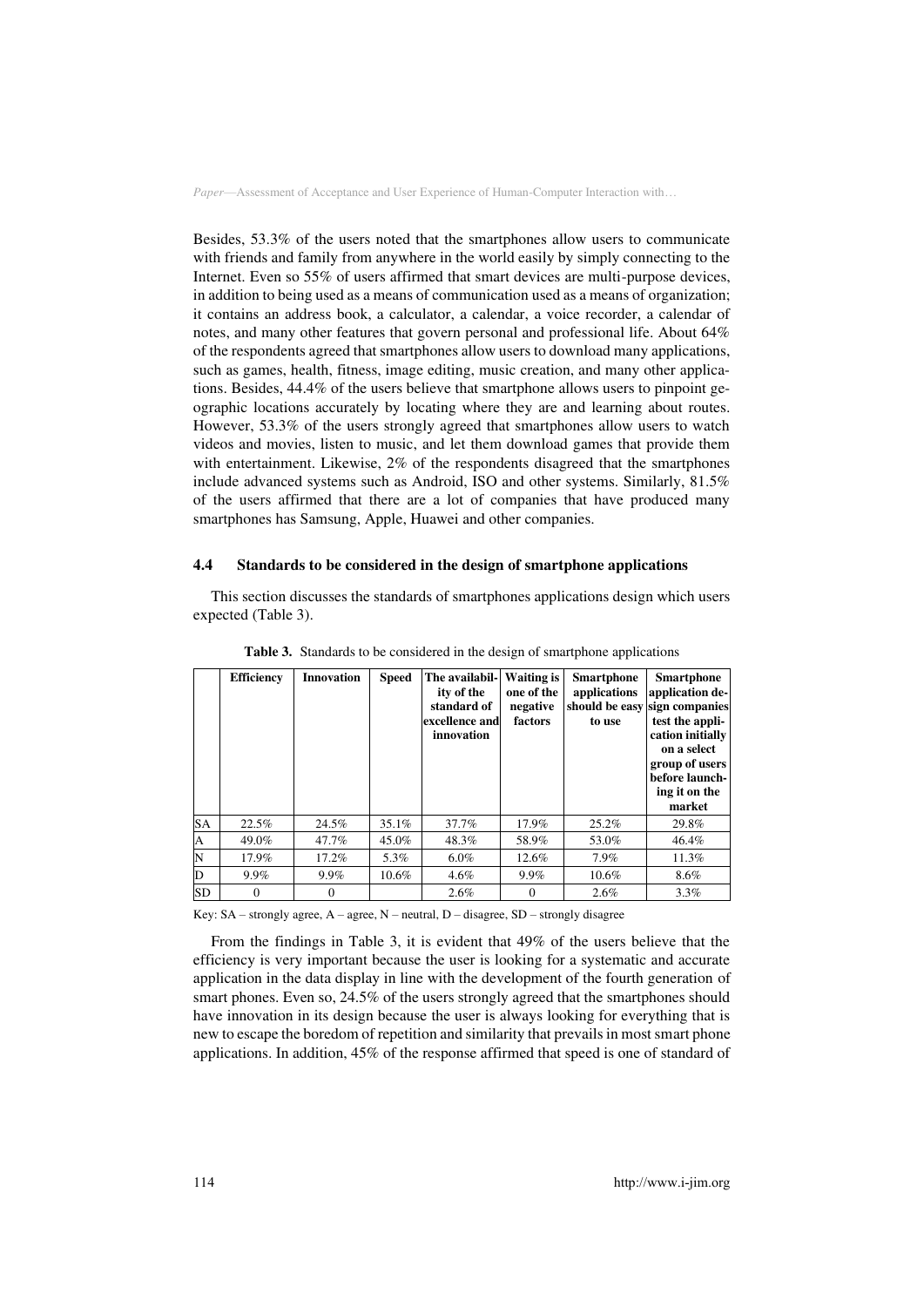smartphones design due to speed is a positive factor that encourages users to interact with the application over and over without boredom. While 58.9%) of the users noted waiting is one of the negative factors that always distracts users from using some smart phone applications. About 25.2% of the users strongly agreed that smartphone applications should be easy to use and uncomplicated to fit the largest number of users of all ages and interests without exception. Nonetheless, 46.4% of the users confirmed that smartphone application design companies test the application initially on a select group of users before launching it on the market officially as an experience through which to identify the advantages, possibilities and disadvantages of the application.

# **4.5 The disadvantages of the smart phone's applications on the use**

This part focus on the users' perspective about the disadvantage of the smartphone, Table 4 shows the user response.

|                    | <b>Smartpho</b><br>nes cause<br>sleep<br>problems<br>up | Radiation<br>from<br><b>Smartphone</b><br>s causes a<br>and wake high risk of damage,<br>certain dis-<br>eases | <b>Smart</b><br>phones<br>can<br>cause<br>fatigue<br>and re-<br>peated<br>pain | caused<br>the surf-<br>cial web-<br>sites and<br>electronic<br>games | <b>Addiction Smartphone Users Faces</b><br>s may affect<br>the user's<br>ing of so- culture and<br>behavior | <b>Very slow</b><br>perfor-<br>mance | There is<br>shortcom-<br>ing in some<br>companies<br>in the test-<br>ing of usa-<br>bility in<br>smart<br>phones and<br>their appli-<br>cations | The inabil-<br>ity to cope<br>with<br>changes |
|--------------------|---------------------------------------------------------|----------------------------------------------------------------------------------------------------------------|--------------------------------------------------------------------------------|----------------------------------------------------------------------|-------------------------------------------------------------------------------------------------------------|--------------------------------------|-------------------------------------------------------------------------------------------------------------------------------------------------|-----------------------------------------------|
| <b>SA</b>          | 20.5%                                                   | 18.5%                                                                                                          | $3.3\%$                                                                        | 5.3%                                                                 | 24.5                                                                                                        | 27.2%                                | 18.5%                                                                                                                                           | $\Omega$                                      |
| $\mathbf{A}$       | 49.7%                                                   | 58.9%                                                                                                          | 55.0%                                                                          | 42.4%                                                                | 52.3                                                                                                        | 36.4%                                | 43.0%                                                                                                                                           | 45.7%                                         |
| $\overline{\rm N}$ | 5.3%                                                    | 5.3%                                                                                                           | 5.3%                                                                           | 18.5%                                                                | 11.3                                                                                                        | 17.2%                                | 27.2%                                                                                                                                           | 15.9%                                         |
| $\overline{D}$     | 15.9%                                                   | 13.2%                                                                                                          | 24.5%                                                                          | 27.2%                                                                | 7.9                                                                                                         | 15.2%                                | 10.6%                                                                                                                                           | 27.2%                                         |
| <b>SD</b>          | 7.9%                                                    | $3.3\%$                                                                                                        | $\Omega$                                                                       | $6.0\%$                                                              | 3.3                                                                                                         | $3.3\%$                              | $\Omega$                                                                                                                                        | 10.6%                                         |

**Table 4.** The disadvantages of the smart phones applications on the user.

Key: SA – strongly agree, A – agree, N – neutral, D – disagree, SD – strongly disagree

From the findings in Table 4, it is evident that 49.7% of the users believe that smartphones cause sleep problems and wake up when left beside the user asleep because the radiation from them leads to a defect in the secretion of melatonin, which is found in the brain and associated with the regulation of sleep. Even so, 18.5% of the users strongly agreed that the radiation from smartphones causes a high risk of certain diseases, the most common being cancer because they contain carcinogens that affect users. In addition, 55% of the response affirmed smart phones can cause damage, fatigue and repeated pain in the wrist, neck and hand, if the muscle pressure is caused by rapid movement when writing on smart phones. While 42.4%of the users noted smartphone, addiction caused the surfing of social websites and electronic games. About 24.5% of the users strongly agreed that smartphones may affect the user's culture and behavior as a result of incorrect information that a user may experience when using the Internet. Nonetheless, 36.4% of the users confirmed that users face very slow performance through using some types of smart phones. About 10.6% of users disagree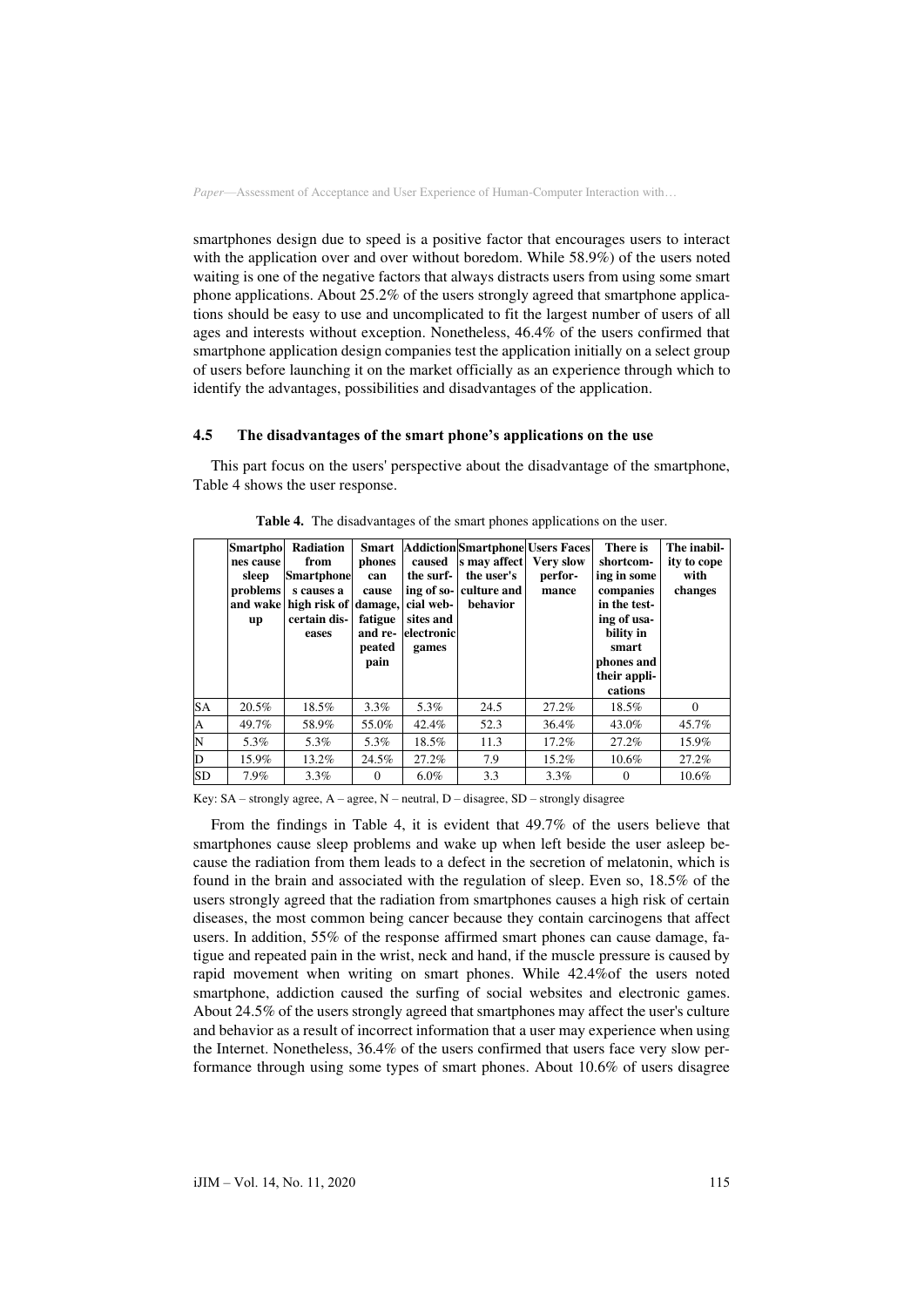that there are shortcomings in some companies in the testing of usability in smart phones and their applications. Beside 45.7% of users affirmed that the inability to cope with changes and developments in smart phones and their applications.

### **4.6 The concept of human – computer interaction**

This section discusses the concept of human-computer interaction (developers' perspective) (Table 5).

| Approach                                                                                                                |      | <b>SA</b> | A    | N              | D        | <b>SD</b> |
|-------------------------------------------------------------------------------------------------------------------------|------|-----------|------|----------------|----------|-----------|
| HCI are human-powered tools to achieve limited<br>goals by performing specific steps to perform com-<br>puter functions | $\%$ | 21.2      | 53.8 | 13.5           | 7.7      | $\Omega$  |
| HCI mention to scientific study of interaction be-<br>tween humans and computer                                         | $\%$ | 21        | 25   | $\overline{4}$ | $\Omega$ | $\Omega$  |
| HCI occurs only in the user interface                                                                                   | $\%$ | 11.5      | 46.2 | 5.8            | 23.1     | 9.6       |
| HCI is a wide area of research and practice                                                                             | $\%$ | 15.4      | 57.2 | 11.5           | 13.5     | $\Omega$  |
| HCI is interested in designing inspection, inspec-<br>tion, editing and manufacturing systems for user use              | $\%$ | 15.4      | 46.2 | 17.3           | 17.3     |           |
| HCI developers are monitoring ways humans inter-<br>act with computers                                                  | $\%$ | 17.3      | 61.5 | 11.5           | 5.8      | $\Omega$  |
| HCI developers monitor design techniques that al-<br>low them to interact with computers in new ways                    | $\%$ | 42.3      | 44.2 | 7.7            | 1.9      | $\Omega$  |
| The primary focus of the HCI systems on Usability                                                                       | $\%$ | 19.2      | 48.1 | 15.4           | 11.5     | 1.9       |
| The designers of the HCI public were welcomed to<br>support redesign it as a design system                              | $\%$ | 26.9      | 40.4 | 9.6            | 15.4     | 3.8       |
| HCI refers to both interaction and interface                                                                            |      | 21.2      | 21.9 | 15.4           | 7.7      | $\Omega$  |

**Table 5.** The concept of human – computer interaction.

Key: SA – strongly agree, A – agree, N – neutral, D – disagree, SD – strongly disagree

From the results in Table 5, about 75% of the developers define the HCI as humanpowered tools to achieve limited goals by performing specific steps to perform computer functions. Beside 46% of responses mention that the HCI is scientific study of interaction between humans and computer.in addition to, 46.2% of the developer agree that the HCI occurs only in the user interface. While 73.6% of the developers see that the HCI is a wide area of research and practice to develop and improve the smartphones and their applications. Nonetheless, 15.4% of developers strongly agree that HCI is interested in designing inspection, inspection, editing and manufacturing systems for user use. Whereas 5.8% of developers disagree that HCI developers are monitoring ways humans interact with computers. About 42.3% of developer believe that HCI developers monitor design techniques that allow them to interact with computers in new ways. The primary focus of the HCI systems on usability according to 48.1% of developers. About 21.9% of developers see that HCI refers to both interaction and interface and about 40.4% of developers affirm that the designers of the HCI public were welcomed to support redesign it as a design system.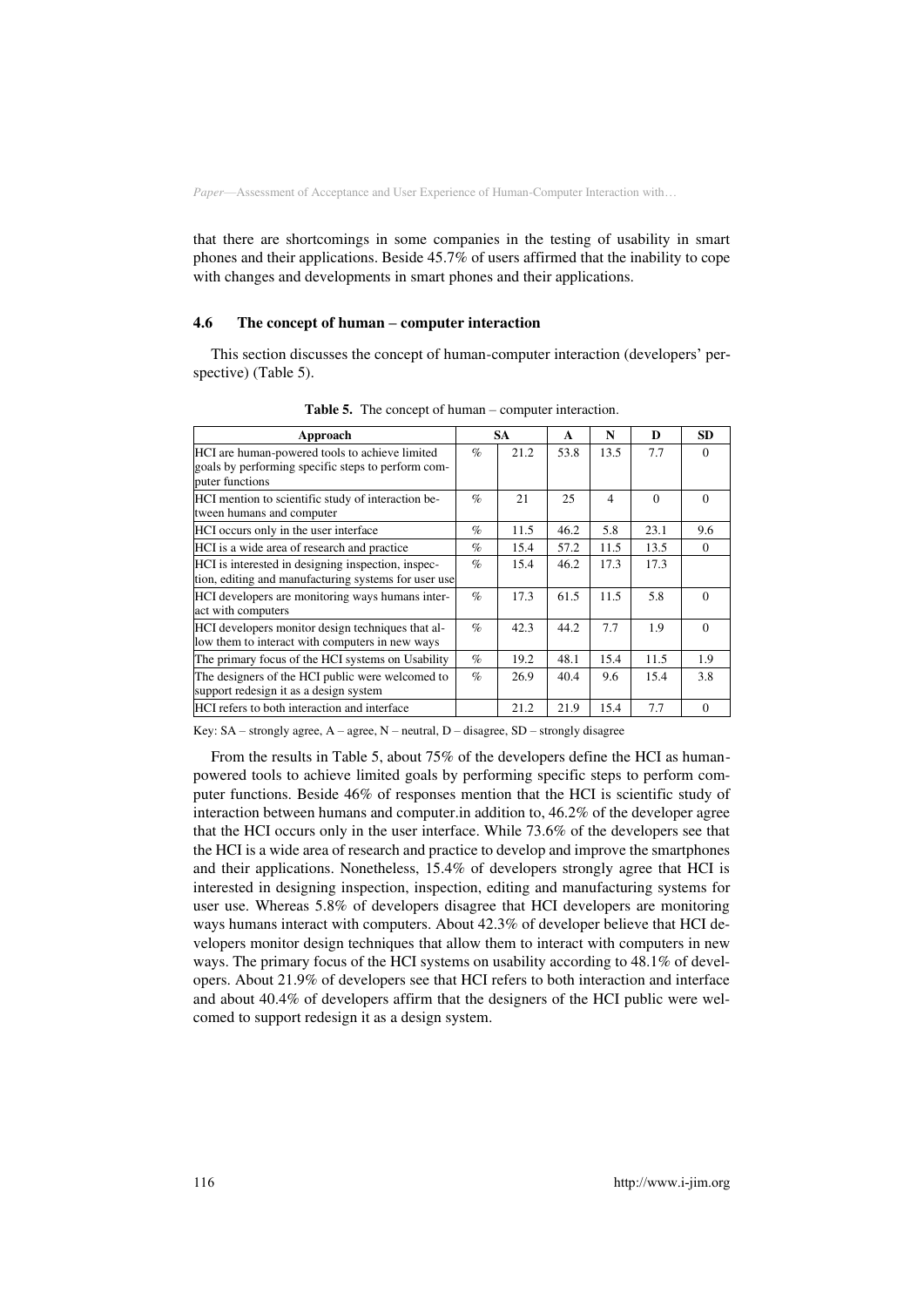#### **4.7 The importance of human – computer interaction**

This part focus on the importance of HCI the results sort in descending based on its importance to developers (Table 6).

| <b>Table 6.</b> The importance of human $-$ computer interaction |  |  |
|------------------------------------------------------------------|--|--|
|                                                                  |  |  |

| The importance of human – computer interaction                                                                                                                       | Percent of<br>response |
|----------------------------------------------------------------------------------------------------------------------------------------------------------------------|------------------------|
| A basic aim of HCI is to improve the interactions between users and computers by making<br>computers more usable and receptive to the user's needs.                  | 52.9%                  |
| Develop and improve the safety, utilization, efficiency and use of the system that includes<br>computers.                                                            | 52.9%                  |
| Produce safe and usable systems and functional systems as well.                                                                                                      | 49.0%                  |
| Identify problems and tasks (such as in the workplace) that can be addressed with software<br>products.                                                              | 49.0%                  |
| Design systems that minimize the barrier between the human's cognitive model of what they<br>want to accomplish and the computer's understanding of the user's task. | $43.1\%$               |
| Involve users in the design and evaluation process.                                                                                                                  | 41.2%                  |
| HCI give the idea of user experience UX in which we can improve the computing devices and<br>application for the user.                                               | 52.9%                  |
| The goal of HCI is to creating highly efficient user interfaces.                                                                                                     | 47.1%                  |
| The goal of HCI is to comparing user interfaces, taking into consideration the characteristics<br>of each.                                                           | 52.9%                  |
| The goal of HCI is to studying the human uses of computers and their integration with societal<br>cultures.                                                          | 58.8%                  |

From Table 6, the descending order of importance of HCI as s following:

- The goal of HCI is to studying the human uses of computers and their integration with societal cultures.
- A basic aim of HCI is to improve the interactions between users and computers by making computers more usable and receptive to the user's needs.
- Develop and improve the safety, utilization, efficiency and use of the system that includes computers.
- HCI give the idea of user experience UX in which we can improve the computing devices and application for the user
- The goal of HCI is to comparing user interfaces, taking into consideration the characteristics of each.
- Produce safe and usable systems and functional systems as well.
- Identify problems and tasks (such as in the workplace) that can be addressed with software products.
- The goal of HCI is to creating highly efficient user interfaces.
- Design systems that minimize the barrier between the human's cognitive model of what they want to accomplish and the computer's understanding of the user's task.
- Design systems that minimize the barrier between the human's cognitive model of what they want to accomplish and the computer's understanding of the user's task.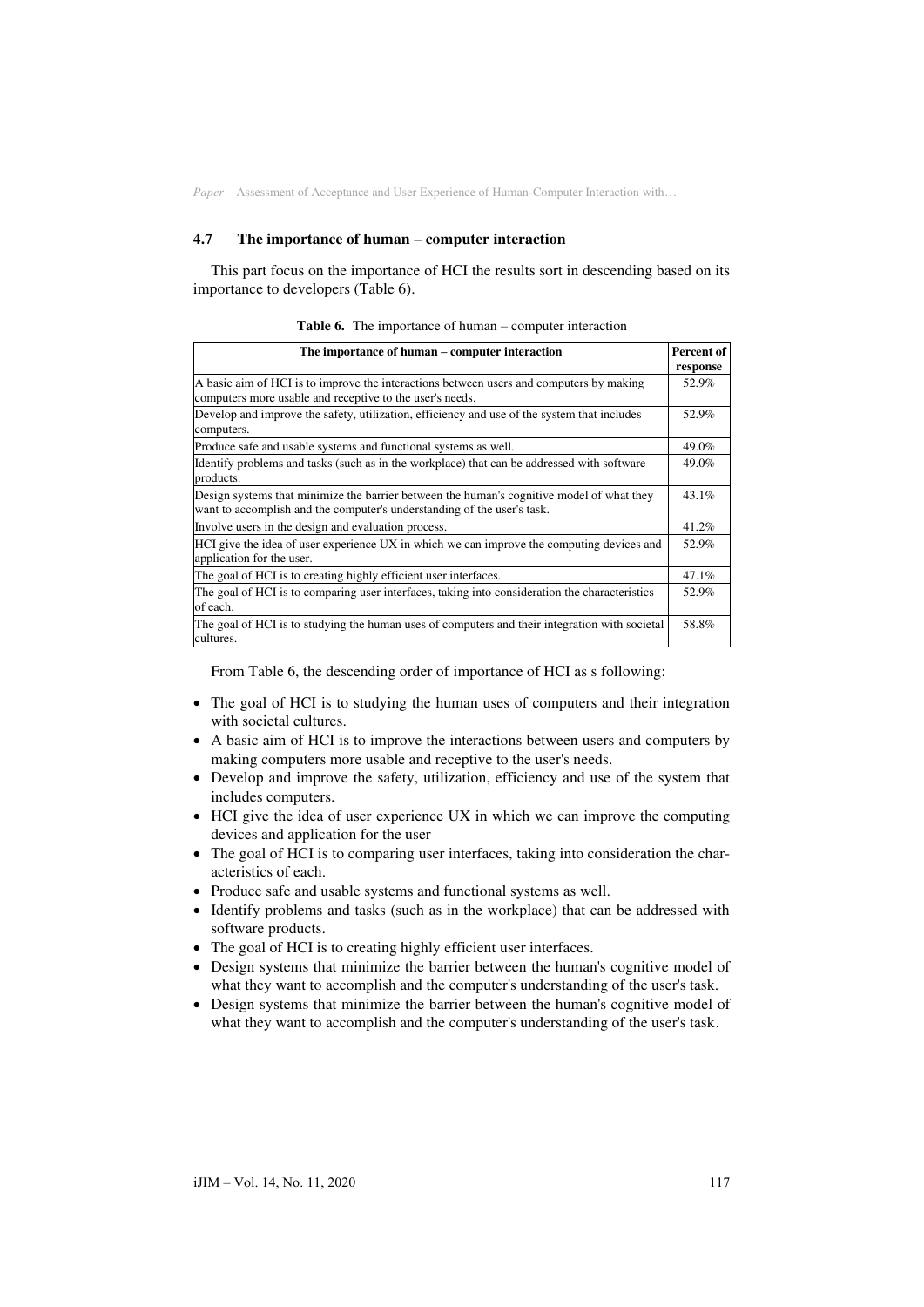#### **4.8 HCI design principles**

This part discusses the principle of HCI design according to developer's perspective (Table 7).

| Approach                                                                                                                                                  | SА   |      | A    | N    | D        | <b>SD</b> |
|-----------------------------------------------------------------------------------------------------------------------------------------------------------|------|------|------|------|----------|-----------|
| The user can recover from a common error. It includes two kinds of<br>mistake retrieval (forward and backward).                                           | $\%$ | 21.2 | 46.2 | 11.5 | 15.4     | 1.9       |
| Contributes to determining the user's knowledge of the model and<br>matches the suitable or specific method to use the model                              | $\%$ | 19.2 | 48.1 | 10.5 | $\Omega$ | 5.8       |
| Contributes to how the user handles or how to complete tasks in<br>like states. And how the user address the input and output facilities<br>of the system | $\%$ | 19.2 | 50   | 11.5 | 23.1     | 4.8       |
| Provides the user with an option or alternative to performing a task<br>by selecting any of the available options                                         |      | 18.2 | 52.9 | 15.4 | 5.8      | 3.8       |
| Allows the system to perform the task that a user can perform.<br>Where the user transmissions several tasks to the system                                | $\%$ | 23.1 | 40.4 | 12.5 | 4.8      | 1.9       |
| The system can identify human opinions                                                                                                                    | $\%$ | 20.2 | 41.3 | 17.3 | 10.5     | 6.8       |

**Table 7.** HCI design principle

Key: SA – strongly agree, A – agree, N – neutral, D – disagree, SD – strongly disagree

From the findings in Table 7, it is evident that 46.2% of the developers believe that the user can recover from a common error. It includes two kinds of mistake retrieval (forward and backward). Even so, 19.2% of the developers strongly agreed that the user's knowledge of the model and matches the suitable or specific method to use the model are very important. In addition, 50% of the response affirmed one of design principle is the way of user to handle or to complete tasks in like states and how the user addresses the input and output facilities of the system. While 50% of the developers noted that the HCI design should provide the user with an option or alternative to performing a task by selecting any of the available options. About 23.1% of the developers strongly agreed that HCI should allow the system to perform the task that a user can perform where the user transmissions several tasks to the system. Nonetheless, 20.2% of the developers confirmed that the HCI system should identify human opinions. The interface must have a control feature for how the user knows objects.

## **4.9 The challenges facing the development of mobile phone applications**

This section focusses on the challenges facing the development of mobile phone applications, the result sort descending according to its importance (Table 8).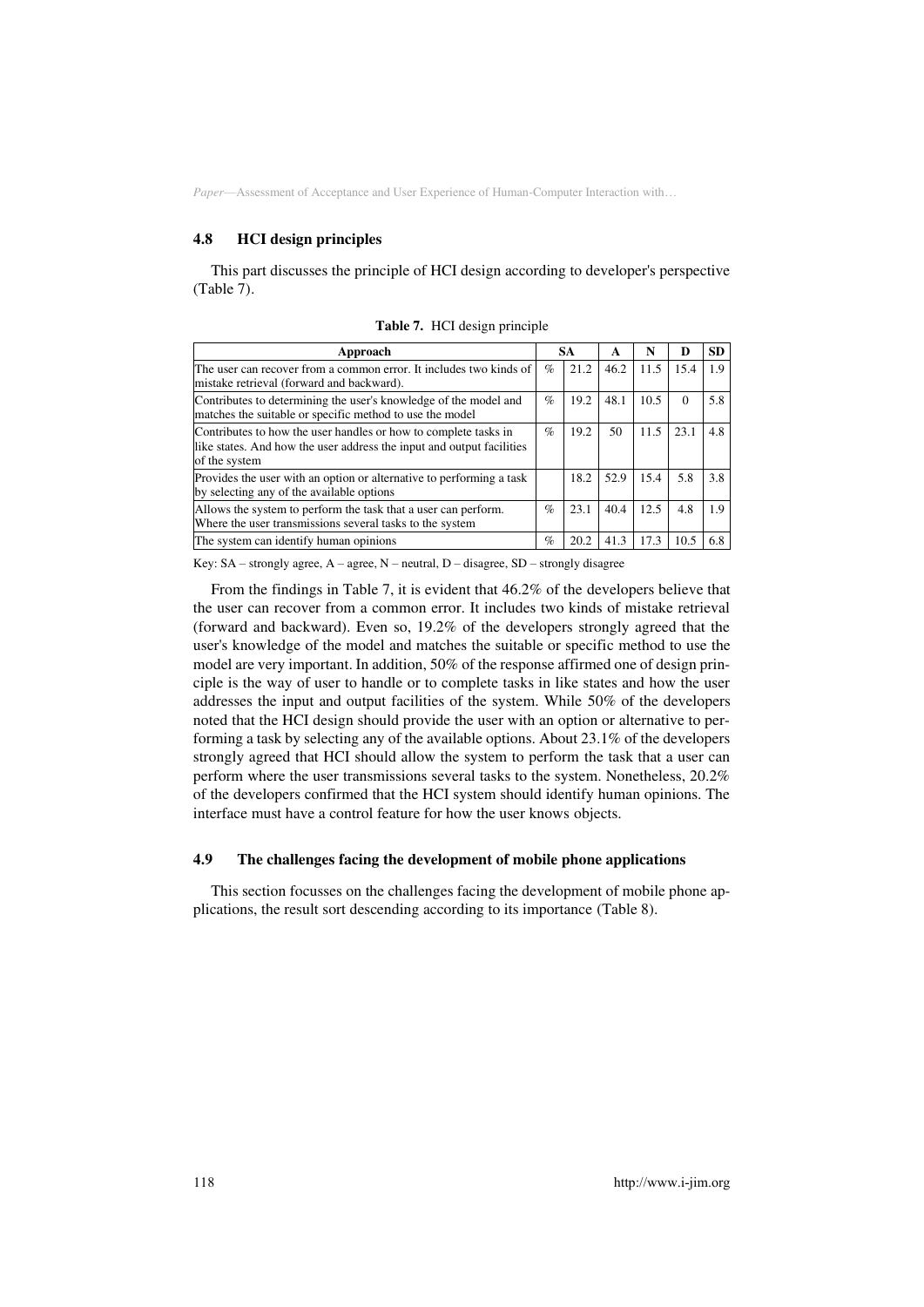|  |  | <b>Table 8.</b> The challenges facing the development of mobile phone applications. |
|--|--|-------------------------------------------------------------------------------------|
|  |  |                                                                                     |

| The challenges facing the development of mobile phone applications                                                                           | <b>Percent of response</b> |
|----------------------------------------------------------------------------------------------------------------------------------------------|----------------------------|
| The main challenges facing HCI are concentrated in three key components:<br>user, equipment, and software                                    | 50.0%                      |
| One of the key challenges in mobile application development is that there are<br>many standards for portable device platform                 | 46.0%                      |
| Limits the development of mobile phone applications Incompatibility of plat-<br>forms, because of different programming languages            | 46.0%                      |
| Limits the development of mobile phone applications the Recurrent Version Re-<br>leases                                                      | 50.0%                      |
| HCI designers face important challenges in how to keep abreast of changes in<br>technology                                                   | 50.0%                      |
| HCI designers face important challenges in how to ensure their design provides<br>good HCI                                                   | 52.0%                      |
| The challenge of designing HCI is not just about how to design effective ac-<br>count-based representations in complex web environments      | 42.0%                      |
| The challenge of designing HCI confront complex social, culture, and political<br>issues like control of attention                           | 52.0%                      |
| The rapid development of mobile devices is a challenge for HCI, which chal-<br>lenges the continued development of applications and software | 38.0%                      |

From Table 8, the descending order of the challenges facing the development of mobile phone applications as following:

- The challenge of designing HCI confront complex social, culture, and political issues like control of attention.
- HCI designers face important challenges in how to ensure their design provides good HCI.
- The main challenges facing HCI are concentrated in three key components: user, equipment, and software.
- Limits the development of mobile phone applications the Recurrent Version Releases.
- HCI designers face important challenges in how to keep abreast of changes in technology
- One of the key challenges in mobile application development is that there are many standards for portable device platform.
- Limits the development of mobile phone applications Incompatibility of platforms, because of different programming languages.
- The challenge of designing HCI is not just about how to design effective accountbased representations in complex web environments
- The rapid development of mobile devices is a challenge for HCI, which challenges the continued development of applications and software.

The study showed that developing the mobile phone in smart ways and designing unique and distinctive applications contribute to finding a positive.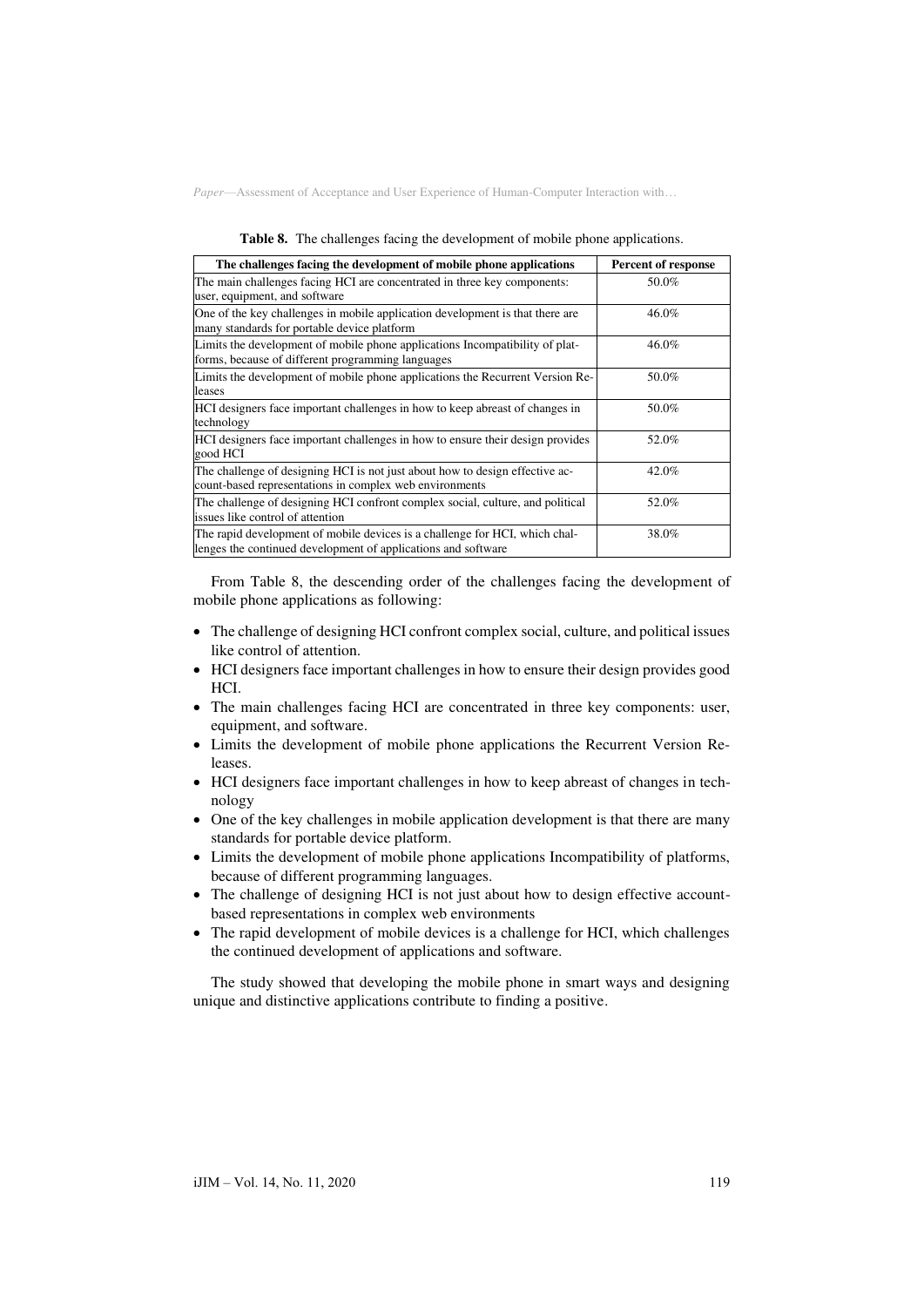# **5 Conclusion**

The idea of designing interaction between humans and computers is very rich, both in terms of the disciplines they derive from and the opportunities for research. This research was just discussing a small subset of subjects contained in the HCI. A study on the design of interaction between human and computer, especially in the field of mobile devices and applications. And some operating systems related to smart phone applications.

This area has just begun (in fact, the number of papers written on this subject has increased in the last few years), and there is much that we do not yet know about how the human mind works, allowing more user interfaces.

The results of the statistical analysis showed the importance of smart phones for users such as communication with people from anywhere, the possibility of downloading many applications, watching videos and geolocation. In addition to, the results identified the criteria that should be taken into account in the design of smart phone applications such as efficiency, innovation, responsiveness, reduce the waiting time for applications and affirmed that the importance of the application experience by some users before launching in the market. The study pointed out the main disadvantages of using smart phones such as: causing problems of insomnia, fatigue, pain, addiction to electronic games and their impact on the culture and behavior of users thus to the decline in performance.

Based on the views of the developers, the study defined HCI as science examines the design and use of computer technology, focusing on interfaces between people (users) and computers, in addition, HCI is a broad field of research, practice and development, with an interest in designing inspection, editing and manufacturing systems. Developers monitor human interaction with computers and the main focus of HCI is on usability which is mean the ease of learning. The importance of HCI focus on making computers more uses and met users' needs, as well as to improve and develop the effectiveness of computer systems and identifying tasks and problems that may face software. When designing HCI systems, developers take into account the ability of the user to recover from common errors, the system should contribute to determining the user's knowledge of the model and contribute to the user's handling of similar situations. The main challenges facing HCI are concentrated in three main elements: user, hardware, and software. In addition to, some users with cognitive deficits are therefore they the most problematic individuals when dealing with technological applications, mobile devices are evolving rapidly so there is challenge of continuous development of applications and software and data processing in different applications is also one of the most important challenges facing the use of different applications.

#### **5.1 Recommendations and future studies**

After studying the results of the study, the researcher concluded that designing the interaction between human and computer in the development of mobile phone has many benefits. The researcher recommends the following: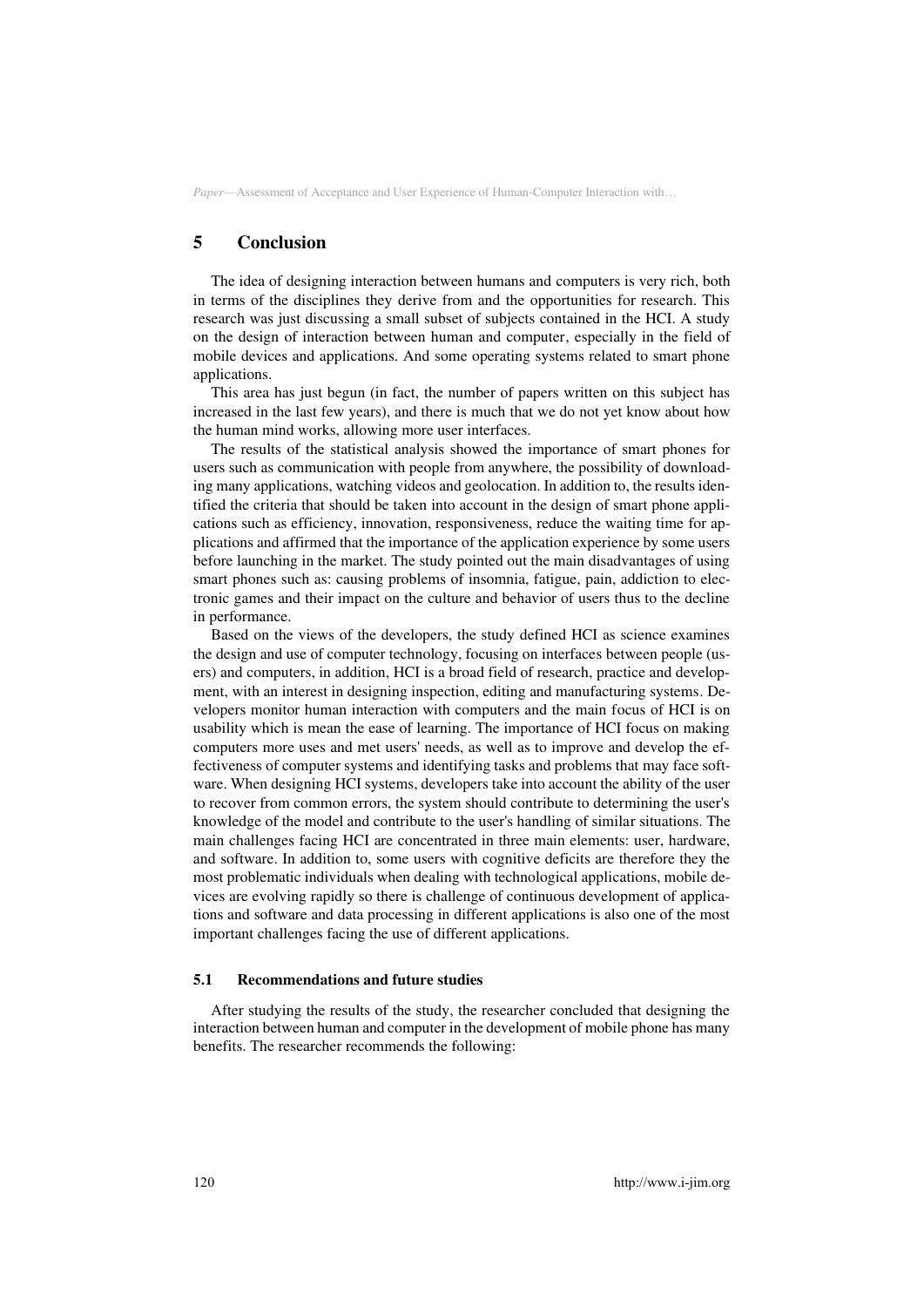- The researcher interested in the design of smart phone applications recommends a more in-depth study in terms of design in order to reach a good quality of applications.
- The researcher is recommended to undertake a study to discover the priorities of HCI rules as perform through mobile developers.
- A similar study is to evaluate websites and scholar projects and come up with a group of measures to confirm that the design is appropriate.
- Making usability tests for programs, applications and websites.
- Qualify and train users with cognitive deficits in an appropriate manner to enable them to make better use of programs and applications.

# **6 References**

- [1] Norman, K.L. (2017). Cyberpsychology: An introduction to human-computer interaction. Cambridge university press, UK.
- [2] bin Abdul Rashid, N., bin Othman, M. Z., bin Johan, R., & Sidek, S. F. B. H. (2019). Cisco Packet Tracer Simulation as Effective Pedagogy in Computer Networking Course. International Journal of Interactive Mobile Technologies (iJIM), 13(10): 4-18. [https://doi.org/10.](https://doi.org/10.3991/ijim.v13i10.11283)  [3991/ijim.v13i10.11283](https://doi.org/10.3991/ijim.v13i10.11283)
- [3] Vainio, T., Oksman, V., Wigelius, H., Markova, M., & Kulju, M. (2008). Exploring the Transformations of Interaction in Mobile Work Contexts. International Journal of Interactive Mobile Technologies, 2(2): 24-31.
- [4] Wich, M., Kramer, T. (2015). Enhanced human-computer interaction for business applications on mobile devices: a design-oriented development of a usability evaluation questionnaire. In 2015 48th Hawaii International Conference on System Sciences, IEEE, pp. 472-481. <https://doi.org/10.1109/hicss.2015.63>
- [5] Carroll, J.M. (1997). Human-computer interaction: psychology as a science of design. Annual review of psychology, 48(1): 61-83.
- [6] Clemmensen, T. (2006). Whatever happened to the psychology of human-computer interaction? A biography of the life of a psychological framework within a HCI journal. Information Technology & People, 19(2): 121-151. [https://doi.org/10.1108/0959384061](https://doi.org/10.1108/09593840610673793)  [0673793](https://doi.org/10.1108/09593840610673793)
- [7] Bailey, S., Vidyarthi, J. (2010). Human-computer interaction: The missing piece of the records management puzzle? Records Management Journal, 20(3): 279-290. https://doi. [org/10.1108/09565691011095300](https://doi.org/10.1108/09565691011095300)
- [8] Pearson, J., Buchanan, G., Thimbleby, H. (2010). HCI design principles for ereaders. In Proceedings of the third workshop on Research advances in large digital book repositories and complementary media, ACM, pp. 15-24. <https://doi.org/10.1145/1871854.1871860>
- [9] Carroll, J.M. (2014). The neighborhood in the Internet: Design research projects in community informatics. Routledge.
- [10] Wright, P., McCarthy, J. (2010). Experience-centered design: designers, users, and communities in dialogue. Synthesis Lectures on Human-Centered Informatics, 3(1): 1-123. <https://doi.org/10.2200/s00229ed1v01y201003hci009>
- [11] Banga, C., Weinhold, J. (2014). Essential mobile interaction design: Perfecting interface design in mobile apps. Pearson Education.
- [12] Taba, S. (2014). Empirical Studies on the Relation between User Interface Design and Perceived Quality of Android Applications. Master thesis, Queen's University, Canada.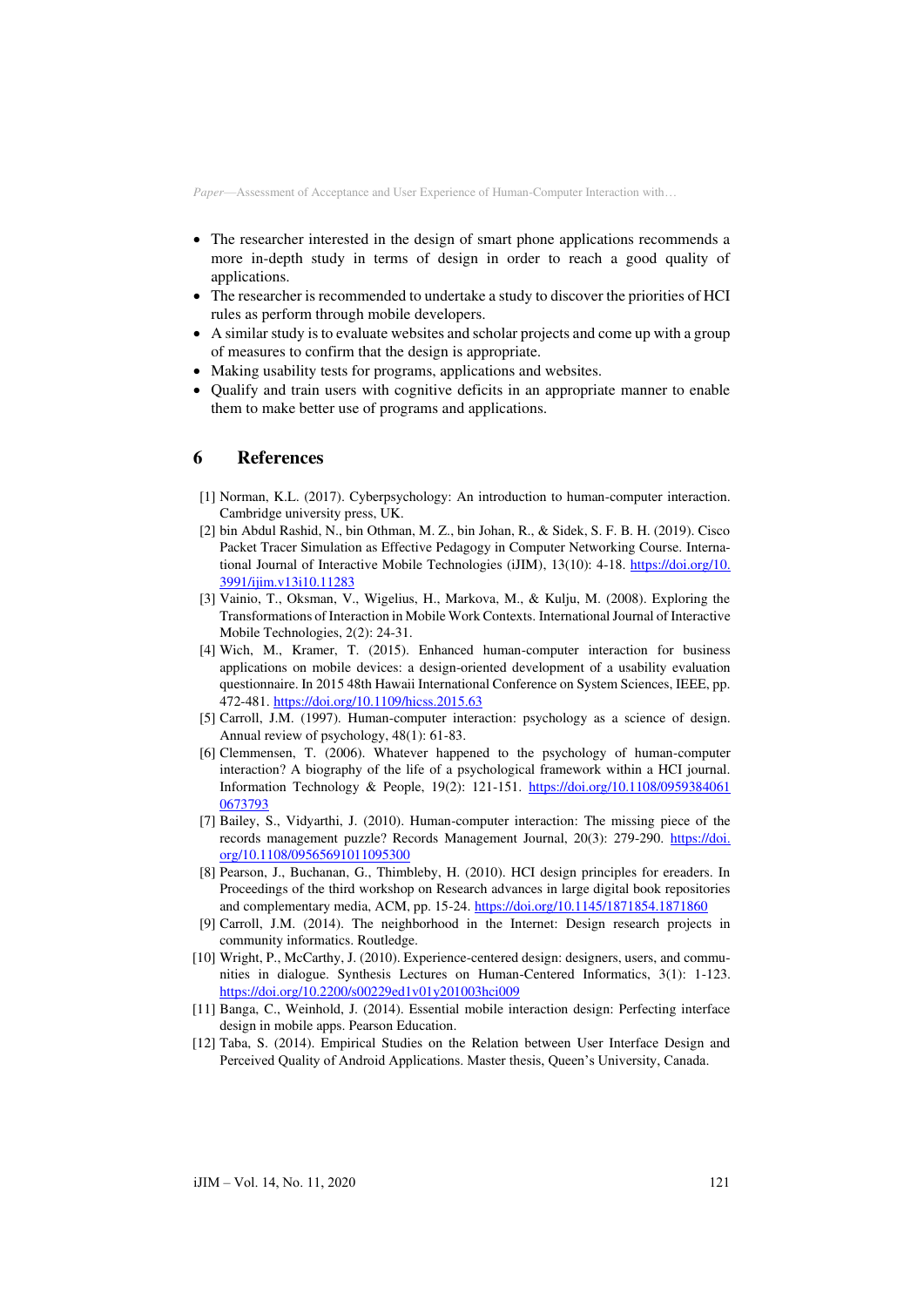- [13] Al-Aydani, M. (2010). The impact of some smart device applications on development English Speaking Skills for Third Year Secondary Students. Master thesis, Umm AL-Qura University, Saudi Arabia. <https://doi.org/10.21474/ijar01/2872>
- [14] Annapurna, K.V.S., Murty, Y.S. (2016). A Comparative Study on Mobile Platforms (Android vs. IOS). International Journal of Advanced Research in Computer Engineering & Technology, 5(3): 547-553.
- [15] Ribeiro, A., da Silva, A.R. (2014). Development of mobile applications using a modeldriven software development approach. Instituto Superior Técnico Lisbon, Portugal.
- [16] Ozturk, Y. (2017). Development of a Model for Simple Educational Mobile Applications: A Case Study of Evaluation Matrix. Master thesis, Seoul National University.
- [17] Karlson, A.K., Iqbal, S.T., Meyers, B., Ramos, G., Lee, K., Tang, J.C. (2010). Mobile taskflow in context: a screenshot study of smartphone usage. In Proceedings of the SIGCHI Conference on Human Factors in Computing Systems, ACM, pp. 2009-2018. <https://doi.org/10.1145/1753326.1753631>

# **7 Authors**

**Nidal Al Said** is from Ajman University, Ajman, United Arab Emirates. E mail: [n.a](mailto:a.nidal98@yahoo.com)[lsaid@ajman.ac.ae](mailto:lsaid@ajman.ac.ae)

**Khaleel M. Al-Said** is from Middle East University, Amman, Jordan. E mail: [kalsaid@meu.edu.jo](mailto:kalsaid@meu.edu.jo)

Article submitted 2020-02-26. Resubmitted 2020-04-20. Final acceptance 2020-04-22. Final version published as submitted by the authors.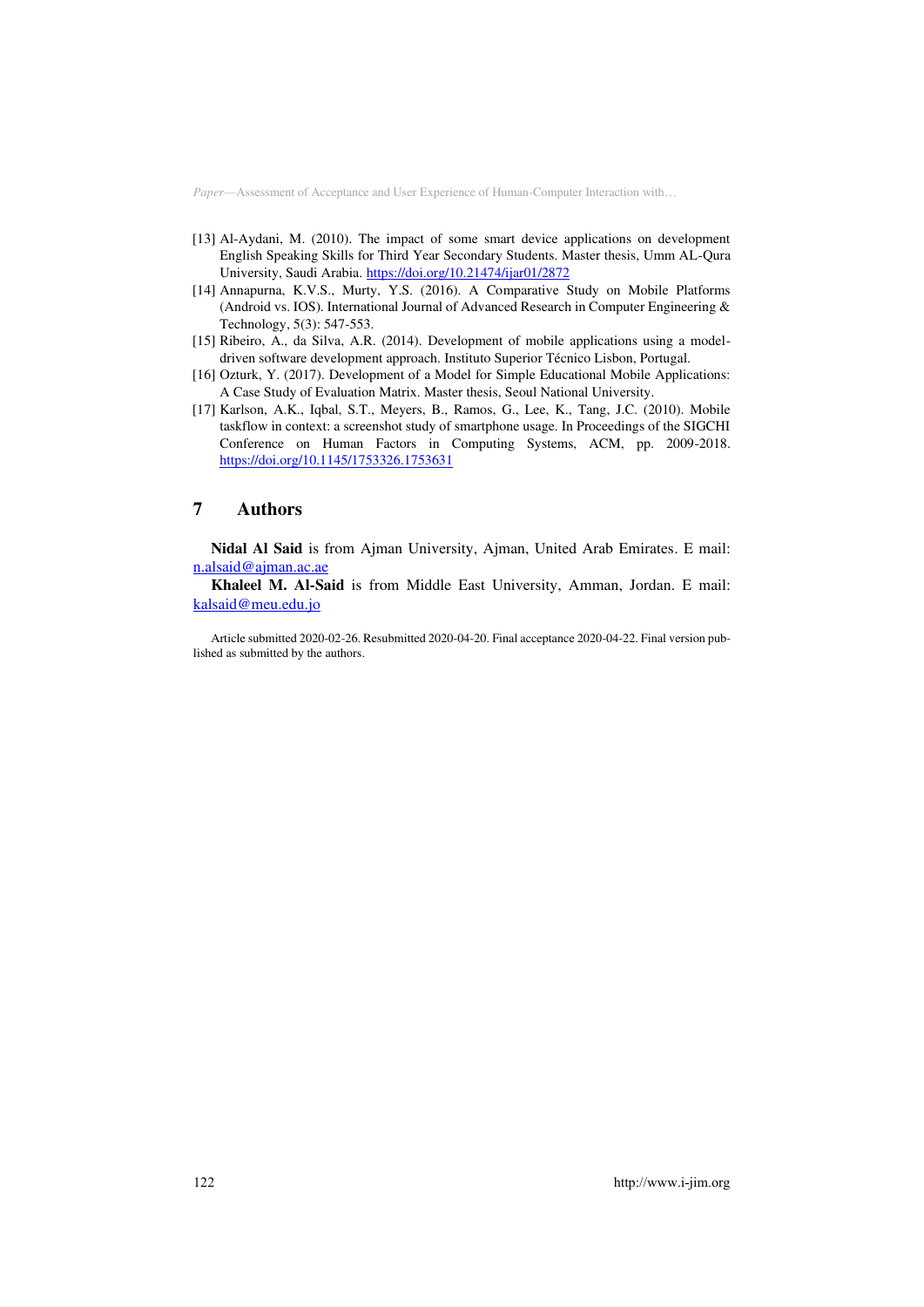# **8 Appendix**

#### **Questionnaire on human computer interaction**

With the scientific revolution of technology and its versatility in the present era, the term human computer interaction (HCI) emerged. It is a science that deals with how human interaction with computers, regardless of their different forms and functions, and then developing them to produce a successful and easy interaction environment. This research project is concerned with Identify the role of interaction between human and computer in the development of mobile devices, Categorize the kind of the connection between the user and the smartphone, and Identify the challenges facing the development of mobile phone applications. To achieve these objectives, this questionnaire tool has been prepared and will be applied to a sample of developers and interested in the field of interaction between human and computer. I therefore kindly request that you fill out the following questionnaire, so that I can gather the necessary data for this study. Please be assured that any information that you provide in this survey will be treated as confidential and the collected data will be used purely for academic research. You and your responses will not be identifiable in any published outcomes.

This questionnaire will require no more than 5-10 minutes of your time to complete. Moreover, your participation in this study is completely voluntary and you consequently have the right to withdraw for any reason and at any time. Should you choose to do so, your responses will be immediately and securely destroyed.

I wish to thank you in advance for giving your precious time to participate in this study. If you have any further inquiries and require more explanation, please feel free to contact me using the contact details provided.

# With best regards,

### **Part 1: General information**

This section is designed to gather general information about you as a user of computers or developer in the field of HCL. First, please choose the most appropriate option in each of the following questions by entering a tick  $(\forall)$  in the box next to it:

1. **Gender:** 

 $\Box$  Male  $\Box$  Female

2. **Age:** 

 $\Box$  25-30 years  $\Box$  31-35 years  $\Box$  36-40 years  $\Box$  40+ years

### 3. **Number of years of experience:**

□ less than 3 years □ 3-5 years □ 5-10 years □ 10 to 20 years □ More than 20 years

### 4. **Qualifications:**

□ High School Certificate □ Bachelor's Degree □ Master's Degree □ Doctoral Degree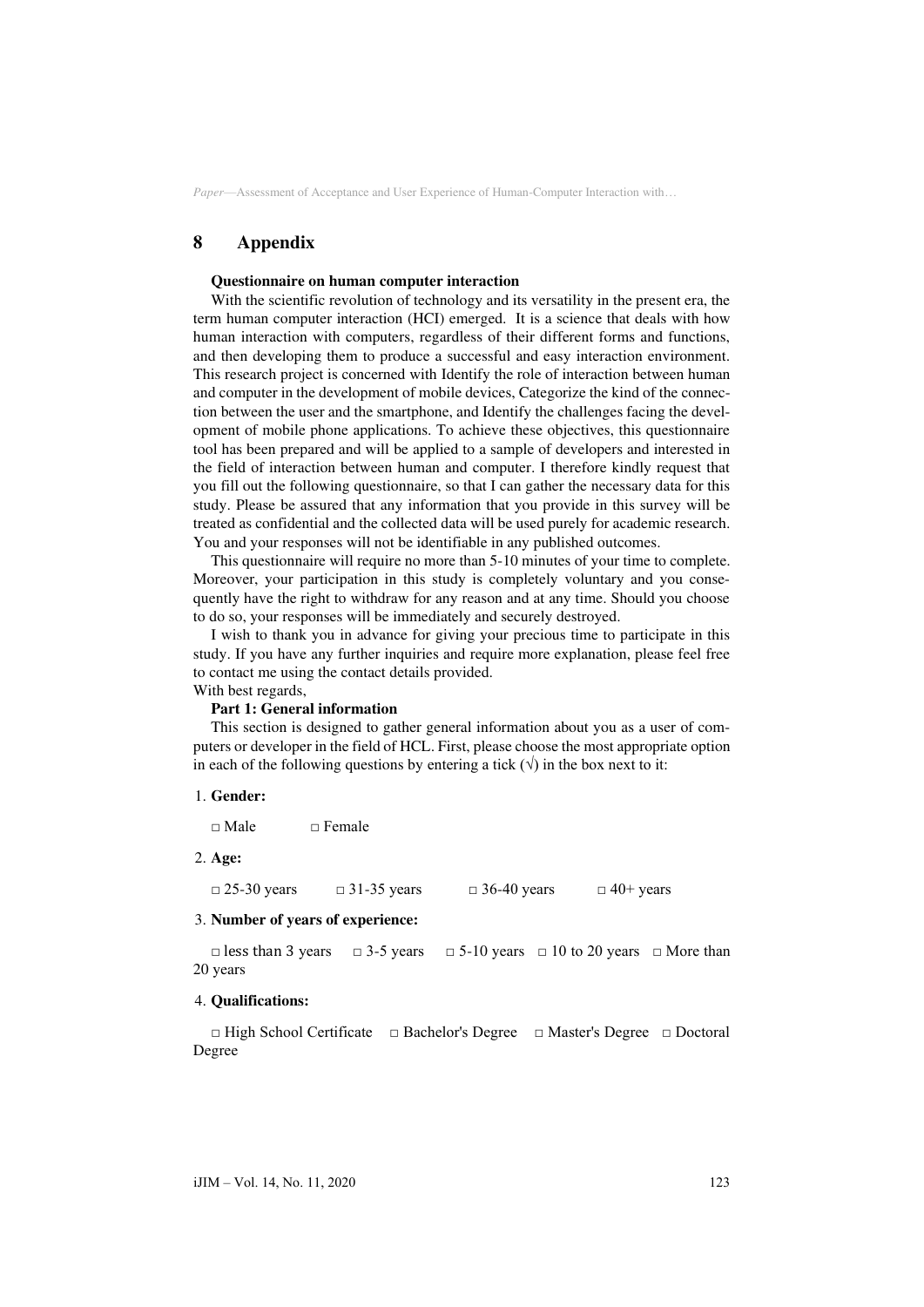|     | Part 2                                                                                                                 |    |                  |    |   |    |
|-----|------------------------------------------------------------------------------------------------------------------------|----|------------------|----|---|----|
|     | The concept of human – computer interaction.                                                                           |    |                  |    |   |    |
| No  | <i><b>Ouestion</b></i>                                                                                                 | SA | $\boldsymbol{A}$ | N  | D | SD |
| 1.  | HCI are human-powered tools to achieve limited goals by<br>performing specific steps to perform computer functions.    |    |                  |    |   |    |
| 2.  | HCI mention to scientific study of interaction between hu-<br>mans and computer.                                       |    |                  |    |   |    |
| 3.  | HCI occurs only in the user interface.                                                                                 |    |                  |    |   |    |
| 4.  | HCI is a wide area of research and practice.                                                                           |    |                  |    |   |    |
| 5.  | HCI is interested in designing inspection, inspection, editing<br>and manufacturing systems for user use.              |    |                  |    |   |    |
| 6.  | HCI developers are monitoring ways humans interact with<br>computers.                                                  |    |                  |    |   |    |
| 7.  | HCI developers monitor design techniques that allow them<br>to interact with computers in new ways.                    |    |                  |    |   |    |
| 8.  | The primary focus of the HCI systems on Usability.                                                                     |    |                  |    |   |    |
| 9.  | The designers of the HCI public were welcomed to support<br>redesign it as a design system.                            |    |                  |    |   |    |
|     | HCI refers to both interaction and interface.                                                                          |    |                  |    |   |    |
|     | The importance of human – computer interaction                                                                         |    |                  |    |   |    |
| No  | <i><b>Ouestion</b></i>                                                                                                 | SA | A                | N  | D | SD |
| 1.  | A basic aim of HCI is to improve the interactions between                                                              |    |                  |    |   |    |
|     | users and computers by making computers more usable and<br>receptive to the user's needs.                              |    |                  |    |   |    |
| 2.  | Develop and improve the safety, utilization, efficiency and<br>use of the system that includes computers.              |    |                  |    |   |    |
| 3.  | Produce safe and usable systems and functional systems as<br>well.                                                     |    |                  |    |   |    |
| 4.  | Identify problems and tasks (such as in the workplace) that<br>can be addressed with software products.                |    |                  |    |   |    |
| 5.  | Design systems that minimize the barrier between the hu-                                                               |    |                  |    |   |    |
|     | man's cognitive model of what they want to accomplish and                                                              |    |                  |    |   |    |
|     | the computer's understanding of the user's task.                                                                       |    |                  |    |   |    |
| 6.  | Involve users in the design and evaluation process.                                                                    |    |                  |    |   |    |
| 7.  | HCI give the idea of user experience UX in which we can<br>improve the computing devices and application for the user. |    |                  |    |   |    |
| 8.  | The goal of HCI is to creating highly efficient user inter-<br>faces.                                                  |    |                  |    |   |    |
| 9.  | The goal of HCI is to comparing user interfaces, taking into<br>consideration the characteristics of each.             |    |                  |    |   |    |
| 10. | The goal of HCI is to studying the human uses of computers<br>and their integration with societal cultures.            |    |                  |    |   |    |
|     | The principles in the design of the phones and their applications.                                                     |    |                  |    |   |    |
| No  | Question                                                                                                               | SA | $\boldsymbol{A}$ | IV | D | SD |
| 1.  | HCI does not care about exterior appearance.                                                                           |    |                  |    |   |    |
| 2.  | Knowing how to use a UI development tool, doesn't mean                                                                 |    |                  |    |   |    |
|     | you can make a usable inter face.<br>The most relevant principles appear to be consistency, inter-                     |    |                  |    |   |    |
| 3.  | connection and replacement.                                                                                            |    |                  |    |   |    |
| 4.  | The design of the phone requires a slightly different princi-<br>ples from the design of the computer.                 |    |                  |    |   |    |